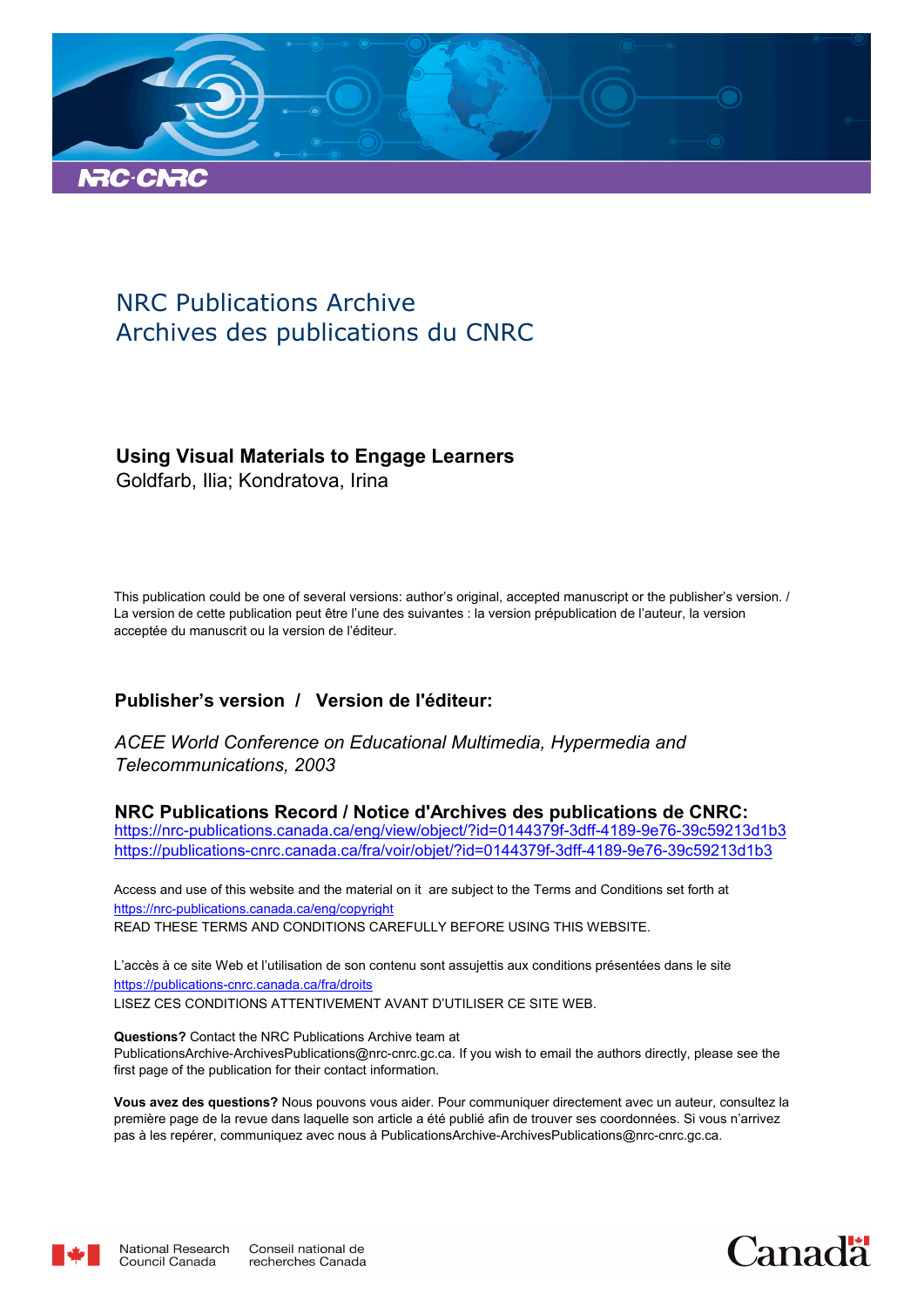

National Research Council Canada

Conseil national de recherches Canada

Institute for Information Technology

Institut de technologie de l'information



*Using Visual Materials to Engage Learners \** 

Goldfarb, I., Kondratova, I. June 2003

\* published in Proceedings of the ED-Media 2003. ACEE World Conference on Educational Multimedia, Hypermedia and Telecommunications. Honolulu, Hawaii, USA. June 23-28, 2003. NRC 45798.

Copyright 2003 by National Research Council of Canada

Permission is granted to quote short excerpts and to reproduce figures and tables from this report, provided that the source of such material is fully acknowledged.

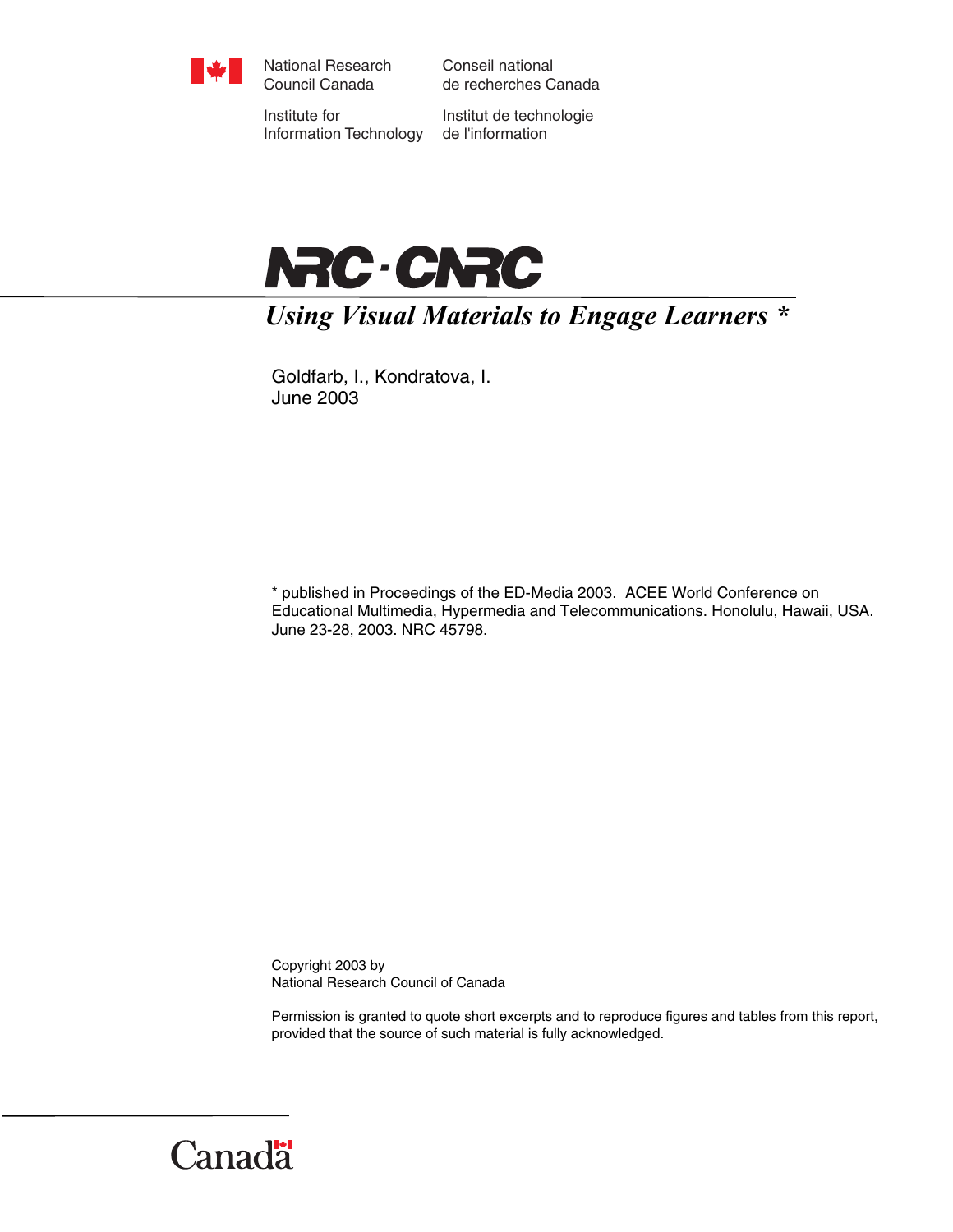# **Using Visual Materials to Engage Learners**

Ilia Goldfarb, Faculty of Education, University of New Brunswick, Canada goldi@unb.ca

Irina Kondratova, National Research Council Institute for Information Technology e-Business Irina.Kondratova@nrc.gc.ca

**Abstract**: The objective of the Spirit of Democracy international project is to enhance the capacity of civic educators in Russia to develop and sustain a dynamic and vibrant program of citizenship education. This goal is being met by providing online resources for teachers in Canada and Russia. The Spirit of Democracy project's learning approach is based on the ideas of Vygotsky and on the concepts of Situated Learning and Anchored Instruction. Within the Spirit of Democracy project developers create learning opportunities using situations and springboards. The uniqueness of the approach taken by the project is that researchers use authentic materials to engage students in learning and discovery. A very important role is assigned to visual materials. All visuals used in learning springboards can be divided into three categories: "real life" pictures, illustrations to create specific environments, and art masterpieces to attract and engage in discussions of democratic issues.

### **Introduction: Importance of Visuals in Educational Resources**

 "The world of just text is irrevocably dead" (ArtsEDNet, 1997). This statement belongs to Allen De Bevoise, one of North America's leading innovators in interactive technology. He is not the only digital media guru who supports this view. The director emeritus of the National Gallery of Art, J. Carter Brown, advisor and consultant to Bill Gates and the founder of the OVATION - The Arts Network - the premier provider of arts and cultural programming on US television also believes in the central place of images in education: " We are in a new age where the image can now be central, thanks to technology in a large part. Images are around us. Today, they have the potential to be as fundamental to education as words and numbers, adding significantly to the excitement, depth and relevance of what and how children learn" (ArtsEdNet, 1997).

Until quite recently, the publishers of instructional materials rarely used visuals due to the high cost of producing pictures as compared to textual materials. However, the cost of reproducing pictures is not a factor when the materials are distributed electronically, such as materials involved in computer-based instruction, Web publishing or CD-ROM – based materials (Morrison et al., 2001) The development of technological means for producing and manipulating visual information allowed wide-spread use of visuals in instructional materials. In order to fully realize the potential benefits of using pictorial information in teaching, it is necessary for pictorial presentation to be done well. "Unfortunately, much of this swing toward more pictorial treatments has not been informed by a principled understanding of how people learn (or fail to learn) from pictures. Rather, it seems to be driven largely by a mixture of naive intuitions about the instructional efficacy of pictures and the technical capacity to include them cheaply and easily" (Lowe, 2001, p. 202).

It is well known that vision, for humans, represents the richest source of information. Seeing and hearing, and particularly seeing, belong to so-called "far senses" that are crucially important in the human survival mechanism. It is well documented that, when compared to other senses, vision predominates them (Seculer and Blake, 1990).

There is a general belief that illustrated text is more conducive to learning. According to Levie & Lentz (1982), pictures help readers to better learn the illustrated textual information, but do not have any effect on the comprehension of the information that is not illustrated. As shown by Peeck (1987), visual images are particularly useful to illustrate the spatial relationships described in the text. " For example, in a text describing the relationship between the position of the moon relative to the earth and sun during a lunar eclipse, a picture of this spatial relations would benefit the reader. Pictorial representations are also beneficial when used to illustrate abstract material and the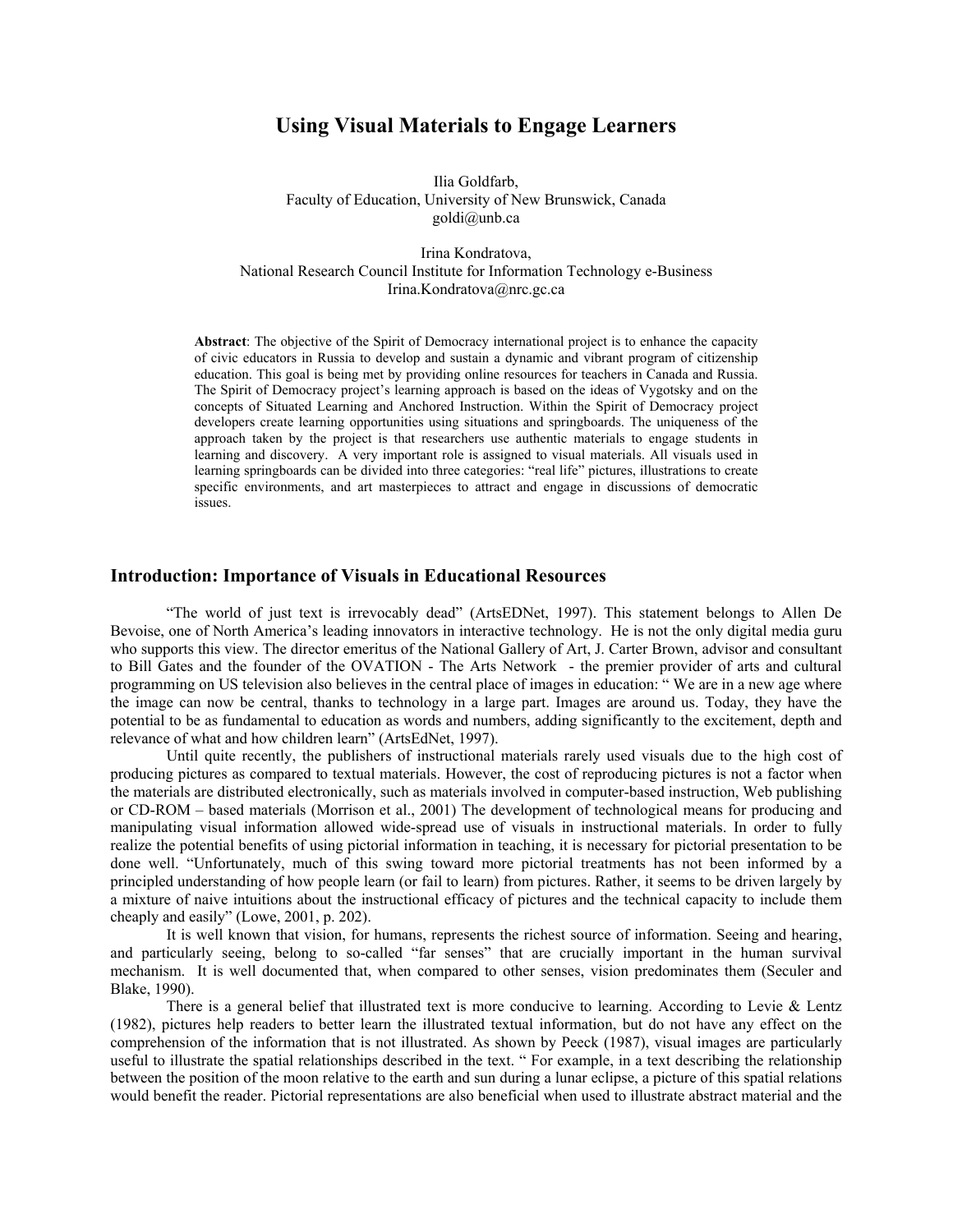main ideas in the text" (Morrison et al., 2001, p. 155). However, research shows that the most effective use of illustrations in learning materials is achieved when the learner interacts with the illustration, for example, by labelling parts of the picture, tracing the picture or answering questions about the picture (Dean& Kulhavy, 1981; Winn and Holliday, 1982).

Fleming & Levie (1978) report that print and pictures are available for processing longer. The implications of this are that print and pictures are more suitable for presentation of complex tasks that require prolonged attention (Fleming, 1987). Pictures are also better remembered than words (Gagne & Rohwer, 1969), which sometimes cause an undesired effect, when a picture gives too much information that is difficult to process.

There is an extensive body of knowledge on the general principles of graphic interface design and visual presentation in the graphic design field. Recently this knowledge was extended to include human computer interface and visual design principles for instructional multimedia (Misanchuk et al., 2000).

### **Using Visuals to Engage Students in Democratic Discussions**

#### **Brief Description of the Project**

 The Spirit of Democracy project is an international project that aims to strengthen the commitment to democratic ideals and institutions in Russia [\(The Spirit of Democracy, 2002a](http://www.unb.ca/democracy/Project/Project2.html)). It was initiated by the University of New Brunswick Faculty of Education Citizenship Education Research and Development Group in partnership with the Russian Association for Civic Education and Uchitelskaya Gazeta (an influential Russian School Teachers' newspaper). The project began in 2000 and was made possible through a financial contribution by the Canadian International Development Agency.

The objective of the project is to enhance the capacity of civic educators to develop and sustain a dynamic and vibrant program of citizenship education. This goal is being met through supporting teachers in Canada and Russia by providing resources and training that will assist them in engaging their students in a thoughtful consideration of the ideas that shape democratic societies.

To accomplish these goals, the principal focus of the project is on the creation of on-line citizenship education resources intended for use by teachers in Russia and Canada. The pedagogical approaches adapted by the project include blended learning, situated learning, and creative use of Web media and visual materials to effectively teach democracy on the Web.

The Spirit of Democracy project's learning approach is based on the ideas of Lev Semenovich Vygotsky who is widely known as "The Mozart of Psychology". Vygotsky, along with Piaget and Bruner, developed the foundation for the concepts of Situated Learning and Anchored Instruction ([The Spirit of Democracy, 2002b\)](http://www.unb.ca/democracy/Project/IdeasInDemocracy/SituatedLearning/SituatedLearning1.html). The Situated Learning approach is based on Situated Cognition Theory that suggests that learning is tied to authentic activity, context and culture (Brown et al. 1989): An authentic context for citizenship learning must be a situation in which "real" citizens might be required to think and to act. It can be current, historical, or both; it can be near or far in both time and place (Hughes et al. 2000).

#### **Principles of Web Design and Vygotsky's Theory**

Hung (2001) applies Vygotsky's theory to design principles of Web-based learning and establishes connections between principles drawn from Vygotskian thought and design considerations for Web-based learning. For example, he relates Principle A *"Learning is demand driven - dependent on engagement in practice"* to a requirement for a Web learning environment to have personalized content for the learner. Principle B *"Learning is a social act/construction mediated between social beings through language, signs, genres, and tools"* is related to such design considerations as social, communicative and collaborative dimensions of Web-based learning. Principle E *"Learning is embedded in rich cultural and social context – acquiring both implicit and explicit knowledge"* – Hung suggests that a Web-based learning environment should allow learners to access learning materials in the local context. Principle G *" Learning is to transfer knowledge from one situation to another, discovering relational and associated meanings in concepts"* is related by Hung to a Web-based learning environment that facilitates learning through observation of visual artifacts.

The above design considerations for Web-based learning closely coincide with the design methodology implemented by the Spirit of Democracy project. The project Web site provides personalized resources for Canadian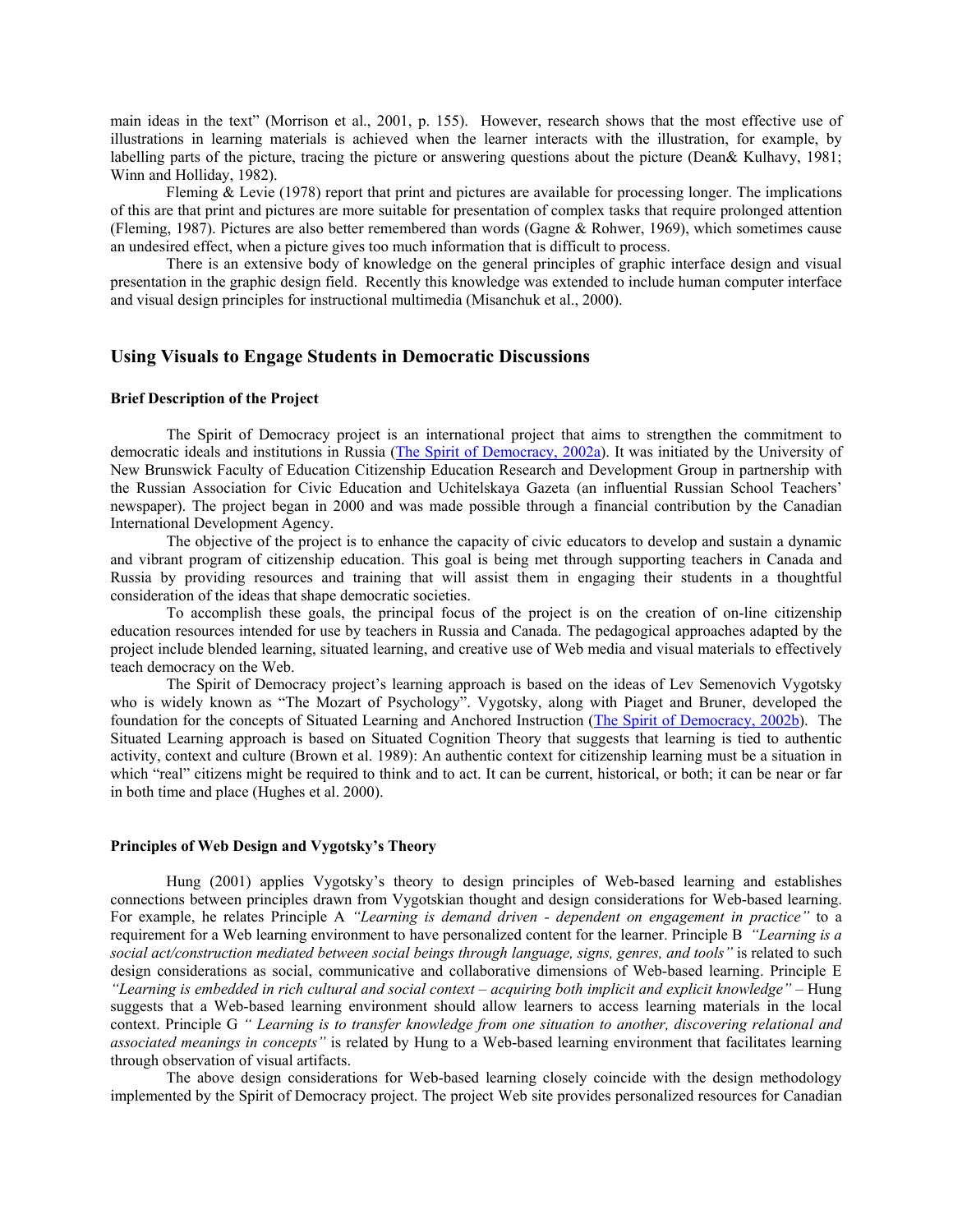and Russian teachers and students (Principle A). Collaborative dimensions are addressed by providing a Discussion board for students and teachers (Principle B). The project Web site consists of two separate sites (Russian and Canadian) that provide resources based on the local context (Principle E), and visuals play a prominent role in the collection of the project's online learning resources (Principle G).

#### **Using Visual Materials on the Project's Website**

The Spirit of Democracy project is using the Web to deliver online resources: content, instructions, along with a discussion environment for teachers and students. These curriculum resources can be used as a complete set of materials or as individual lesson topics for different subjects such as Social Studies, History, Citizenship Education, etc. The Canadian and Russian project teams are developing project materials for similar topics based on local context. As a result, the information presented on the Canadian site is relevant to the lives of young Canadians, and the content on the Russian site may differ and is relevant to the lives of Russian students (Goldfarb & Kondratova, 2002).

Within the Spirit of Democracy project, developers, on both sides, create learning opportunities using situations and springboards (anchors). The situations present democratic issues and concepts, for example, the value of loyalty, the meaning of privacy, the freedom of religion, etc. The uniqueness of the approach taken by the project is that researchers use authentic materials to engage students in learning and discovery.

It is difficult to overestimate the importance of proper use of visual materials for this international project that involves Russian and Canadian participants. In Russian culture historically images always played of very important, central role. For example, in 17th-19th centuries icons were present in almost every Russian home, even the poorest ones. At the end of the 19th – beginning of the 20th century the Russian vanguard art movement revolutionized modern art. During the Soviet era propaganda media used the power of images to influence people's minds. And even today, in the age of television and mass media you can see huge lineups at the entrance of art museums and art shows in Russia.

All visuals used in the project's springboards could be divided into three distinct categories: "real life" pictures, illustrations (to create specific environment) and powerful art masterpieces (to attract and engage).

#### *Visuals to Present "Real Life" Examples*

To present "real life" examples that are used in class discussions, project teams are using photographs of real events, historical documents and artifacts. For example, one of the springboards of the Civil Disobedience topic, the "Self-Immolation", contains a shocking photograph of a real event of self-immolation performed by a Bhuddist Monk in Vietnam in 1963 ([The Spirit of Democracy, 2002c](http://www.unb.ca/democracy/Project/IdeasInDemocracy/TheConsentOf/CivilDisobedience/CivilDisobedience9.html)). Another example would be a springboard on the same topic of Civil Disobedience. The "Emily Davison and the Derby" springboard tells the story of the most famous act associated with the Suffragettes movement. Emily Wilding Davison, a participant in this movement for women's right to vote, threw herself under the King's horse at the June 1913 Derby, in protest, and died [\(The Spirit of](http://www.unb.ca/democracy/Project/IdeasInDemocracy/TheConsentOf/CivilDisobedience/CivilDisobedience3.html)  [Democracy, 2002d](http://www.unb.ca/democracy/Project/IdeasInDemocracy/TheConsentOf/CivilDisobedience/CivilDisobedience3.html)). The story is told using the historical picture of the event and a photograph of the authentic 1913 police report (Fig. 1).



**Figure 1:** Copy of the police report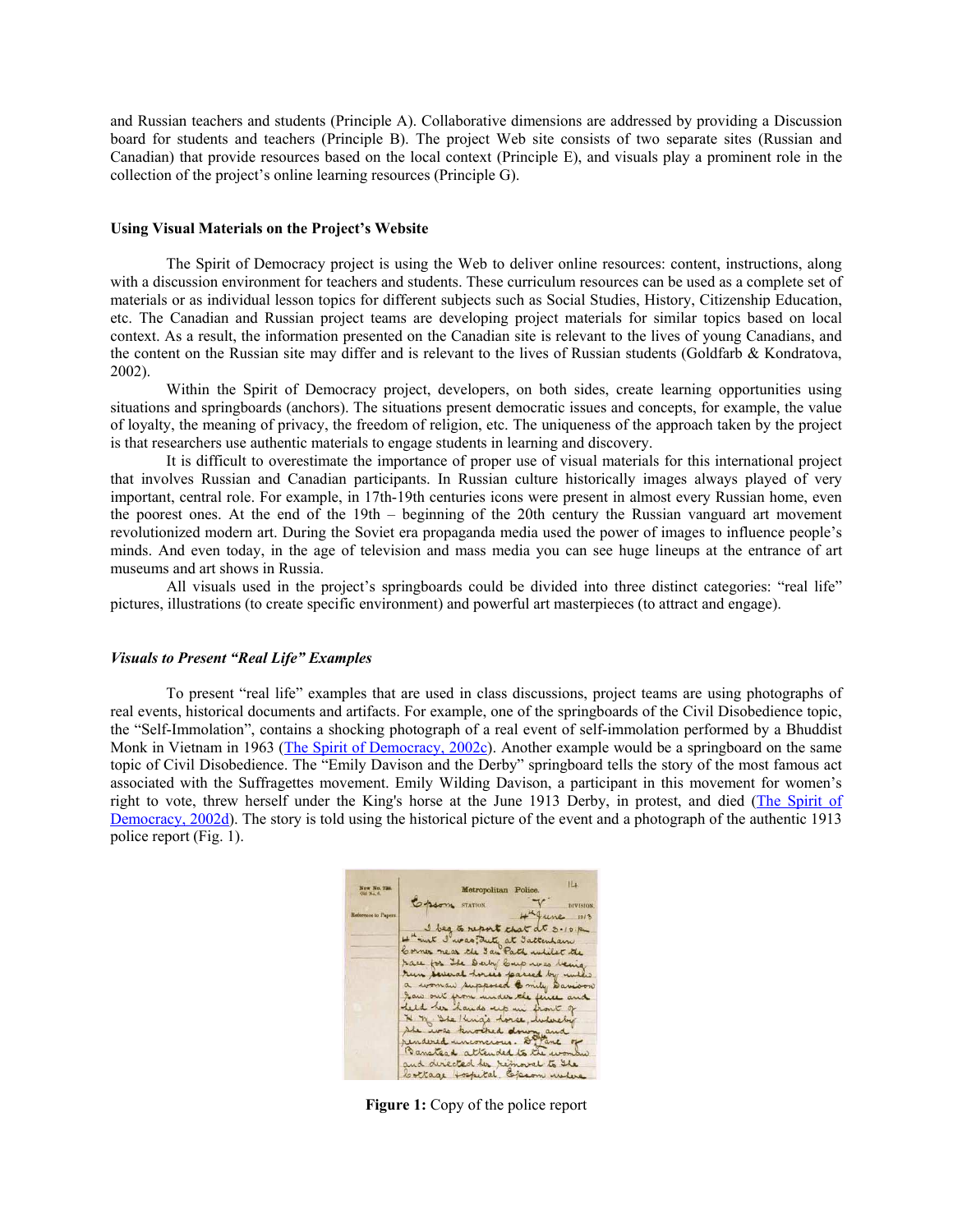The use of photographs in these cases recreates "real life" events and helps students to relive the events, connect with them and create personal opinions. This goal is achieved by having authentic photographs with numerous historical details that help students to personally associate with the story.

#### *Visuals to Create Specific Environments*

In cases where springboards are required to immerse students in specific environments, the situation is usually presented to students by showing a sequence of 6-8 illustrations. These illustrations should be descriptive enough to tell the story and appealing enough to draw the students in to a discussion about a particular topic. To achieve these results, the project illustrator works closely with researchers to portray the situations they want to use.

The topic of "Privacy" is a good example of such joint work between a researcher and an illustrator. One of the scenarios dealing with the topic of "Legal Aspects of Privacy" involves a discussion on the case of unreasonable search and seizure (Mr. Bagnell's case). In the learning activity "You Be the Judge" students need to learn all the details of the case and make a legal judgment ([The Spirit of Democracy, 2002e](http://www.unb.ca/democracy/Project/IdeasInDemocracy/privacy/LegalPrivacy/LegalPrivacy2.html)). The factual materials of the case are presented as a series of illustrations that lead students through the sequence of events of the actual case (Fig. 2). One of the important conditions of this activity is to create an illusion of the court environment and help students experience the process of rendering a fair judgment. The use of visuals here is much more appropriate than the use of newspaper or magazine articles. Such articles usually contain judgmental opinions that may influence students' decisions one way or another.



**Figure 2:** Mr. Bagnell's case

The researcher needed to spend a considerable amount of time working with the illustrator on the details of each scene, making sure that it properly presents all the facts of the case without any additional visual information that might influence students' opinion. In this particular case illustrations are much more appropriate than photographs of actors playing roles in recreations of real events.

Another set of illustrations was created for the "Images of Chile" springboard that is used to initiate students' discussion about "due process" and, in particular, human rights violations as one of the most important aspects of this concept [\(The Spirit of Democracy, 2002f\)](http://www.unb.ca/democracy/Project/IdeasInDemocracy/dueProcess/ImagesOfChile/ImagesOfChile.html). Working closely with a researcher, an illustrator portrays the story of a person missing after a confrontation with Chilean police. Students are presented with carefully designed illustrations and asked to discuss what fundamental rights have been violated, how the due process of law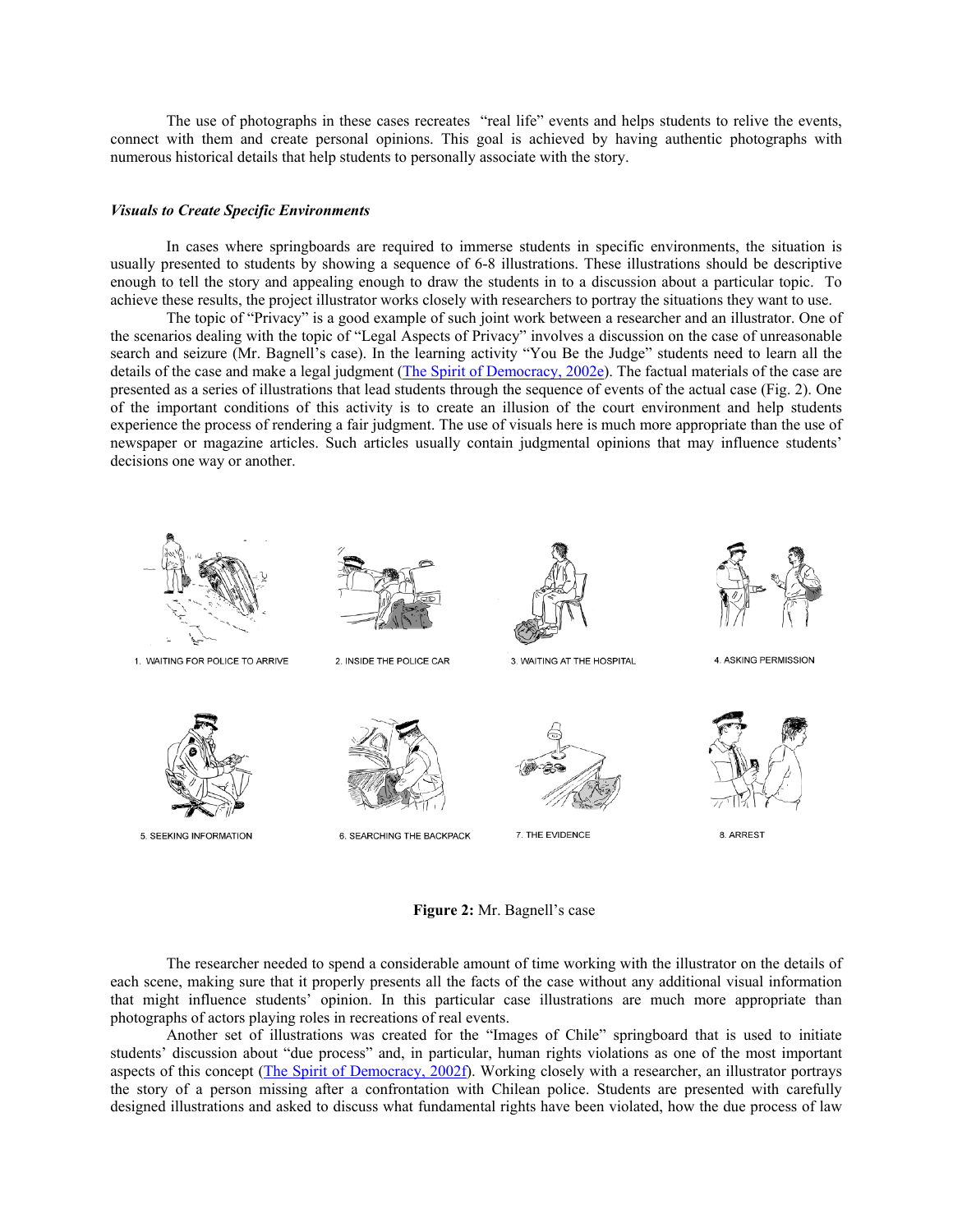could be properly applied in this situation, and what are the basic differences between a democratic country and dictatorial regime. The visual story is supported by several hyperlinks to the Amnesty International Web site with articles about human rights violations in different countries such as Cuba, Guatemala, Bosnia and to the UN's Commission on Human Rights Web site.

#### *Visuals to Engage Students*

To engage students in discussion of citizenship issues project developers use a technique borrowed from the advertisement industry – creating an emotional appeal to the story that is directed towards the student's feelings and focuses on emotions such as fear, joy, pride, vanity, and love. By using images of famous paintings in the context of springboards researchers attract students' attention to controversial issues and create follow up activities that involve students in making decisions and taking sides in passionate discussions.

An example of this type of activity is the "Rokeby Venus" springboard portraying Mary Richardson and her most famous militant act. Mary Richardson took an active role in the Suffragettes movement in the beginning of the  $20<sup>th</sup>$  century. In protest against the government's treatment of a fellow suffragette leader Mrs. Pankhurst, she slashed with a small axe, the Rokeby Venus painting in the National Gallery in March 1914. The springboard (The Spirit of [Democracy, 2002g](http://www.unb.ca/democracy/Project/IdeasInDemocracy/TheConsentOf/CivilDisobedience/CivilDisobedience4.html)) contains a photograph of Mary Richardson, authentic documents about the case and a picture of the "Rokeby Venus" painting. The contrast between the beautiful image of Venus on the painting by Velasquez and the violent act of protest against the government by slashing the painting with the meat chopper engages students into the discovery and thinking process about one of the extreme acts of civil disobedience.

One more example of using images of art masterpieces, creatively, to engage students in discussion about democratic issues, like "Freedom of religion", is an interactive presentation of the famous Russian painting "Boyarynya Morozova" by Surikov ([The Spirit of Democracy 2002h\)](http://www.unb.ca/democracy/Project/IncludeIdeas/RecentExamples/workshopFreedoms/FundamentalFreedoms.htm). In this painting, the artist depicts Feodosiya Morozova, who was an active supporter of the old-believer movement in the Russian church, and a crowd made up of vivid individuals that watch her being sent into exile for her religious beliefs (Fig. 3). The image map of the painting is hyperlinked to the close-ups of the individual characters portrayed by the painter (Fig. 4). During the class discussion the teacher can, using this interactive image, focus student's attention on different human faces in this complex masterpiece portraying a whole range of attitudes towards religion. This approach helps to initiate a group discussion about a real historical event and how different people with their own beliefs and values view this event.



**Figure 3:** Painting "Boyarynya Morozova" by Surikov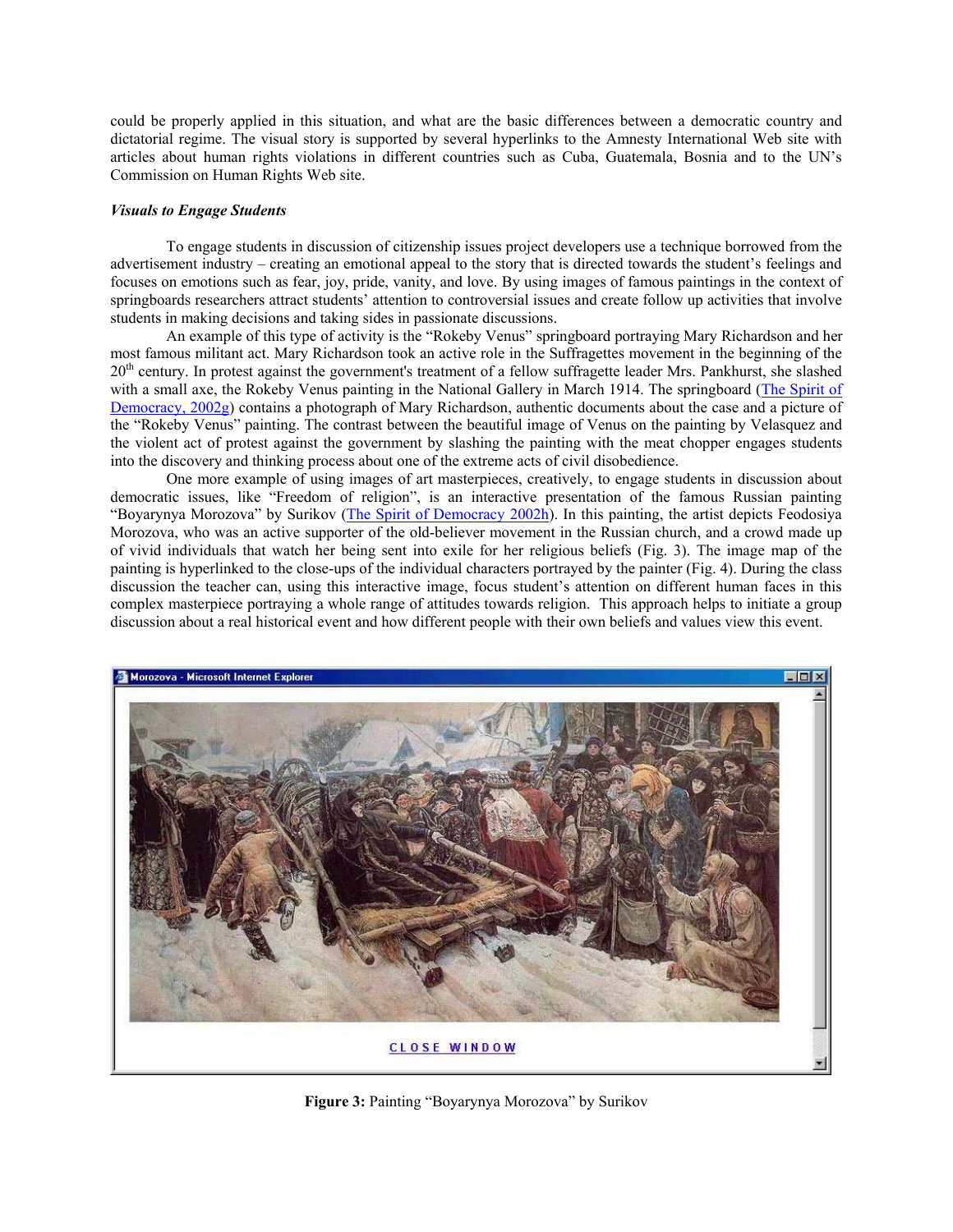

**Figure 4:** Painting "Boyarynya Morozova" - close-ups of the individual characters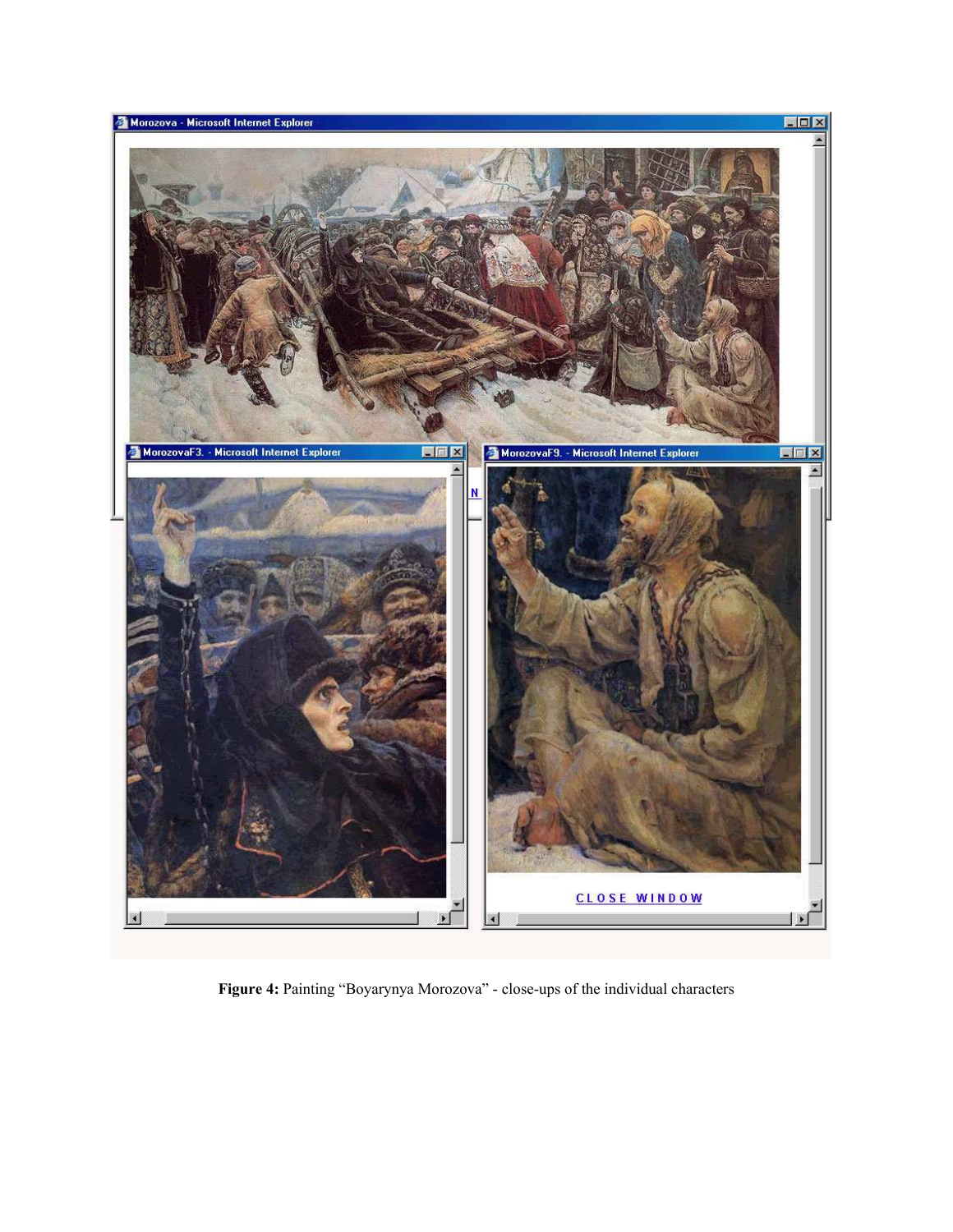## **Conclusions**

The design approach adapted by project for creation of online learning resources is based on principles drawn from Vygotskian thought. The project is using authentic materials to engage students in learning and discovery. A very important role is assigned to visual materials that are used to present real life examples, create specific environments to facilitate the thinking process, and to engage learners in thoughtful discussions.

Today we can already call this project a success – the Russian team have developed and posted on the project Web site about 60 different topics related to citizenship and democracy, and the Canadian team posted about 30 such topics. Researchers and teachers develop these topics collaboratively. Project materials posted on the Web have already been successfully tried by Canadian and Russian teachers in a classroom environment and received positive responses. Today many participating Canadian and Russian schools are, on a daily basis, using the project's Web-based resources to conduct classes and educate youngsters on democratic values and the spirit of democracy.

#### **Acknowledgements**

The authors would like to acknowledge the financial support provided for the project by the Canadian International Development Agency and the University of New Brunswick.

# **References**

ArtsEdNet. (1997). The power of images in education. <http://it.wce.wwu.edu/necc97/poster4/ArtsEdNet/WebWhacker/WW81.html>

Brown, J.S., Collings, A., & Duguid, P., 1989, Situated Cognition and the Culture of learning, *Educational Researcher, 18 (1)*: 32-41.

Dean, R.S. & Kulhavy, R.W. (1981). The influence of spatial organization in prose learning. *Journal of Educational Psychology, 73*: 57-64.

Fleming, M.L. (1987). Displays and Communication. In Robert M Gagne (Ed.) *Instructional Technology Foundations*, Hillsdale, NJ: Lawrence Erlbaum Associates: 233-260.

Fleming, M.L & Levie, W.H. (1978). *Instructional message design: Principles from the behavioural sciences.* Englewood Cliffs, NJ: Educational Technology.

Hughes, A., S., Long, N., & Perry, M., 2000, Learning the Spirit of Democracy: The Project's Background and an Illustration. *Proceedings of the Conference Citizenship 2020: Assuming Responsibility for Our Future, McGill Institute for the Study of Canada, Montreal.* 

Hung, D., 2001, Design Principles for Web-Based Learning: Implications from Vygotskian Thought, *Educational Technology, May-June 2001*: 33-41.

Gagne, R. M. & Rohwer, W.D. (1969). Instructional Psychology. *Annual Review of Psychology, 20*: 381-418.

Goldfarb, I. & Kondratova, I. (2002). Cross-cultural Internet based resource for teaching democracy, *Proceedings of International Conference on Computers in Education - ICCE 2002, Eds. Kinshuk, R. Lewis, K. Akahori, R. Kemp, T. Okamoto, L. Henderson, and C. H. Lee,* IEEE Computer Society: 1174-1178.

Levie, W.H. & Lentz, R. (1982). Effects of text illustrations: A review of Research. *Educational Communications and Technology Journal*, *30*: 195-232.

Lowe, R. (2001). Supporting effective reading of pictorial materials in visually oriented learning environments. *Innovation in Open & Distance learning. Successful Development of Online and Web-Based learning, Eds. Fred Lockwood& Ann Gooley, Kogan Page Limited*: 201-212.

Misanchuk, E.R., Schwier, R.A. & Boling, E. (2000) *Visual Design for Instructional Multimedia*, CD-ROM hypertextbook, University of Saskatchewan U-Learn Extension Division.

Morrison, G. R., Ross, S. M. & Kemp, J. (2001). *Designing Effective Instruction*. New York: John Wiley& Sons.